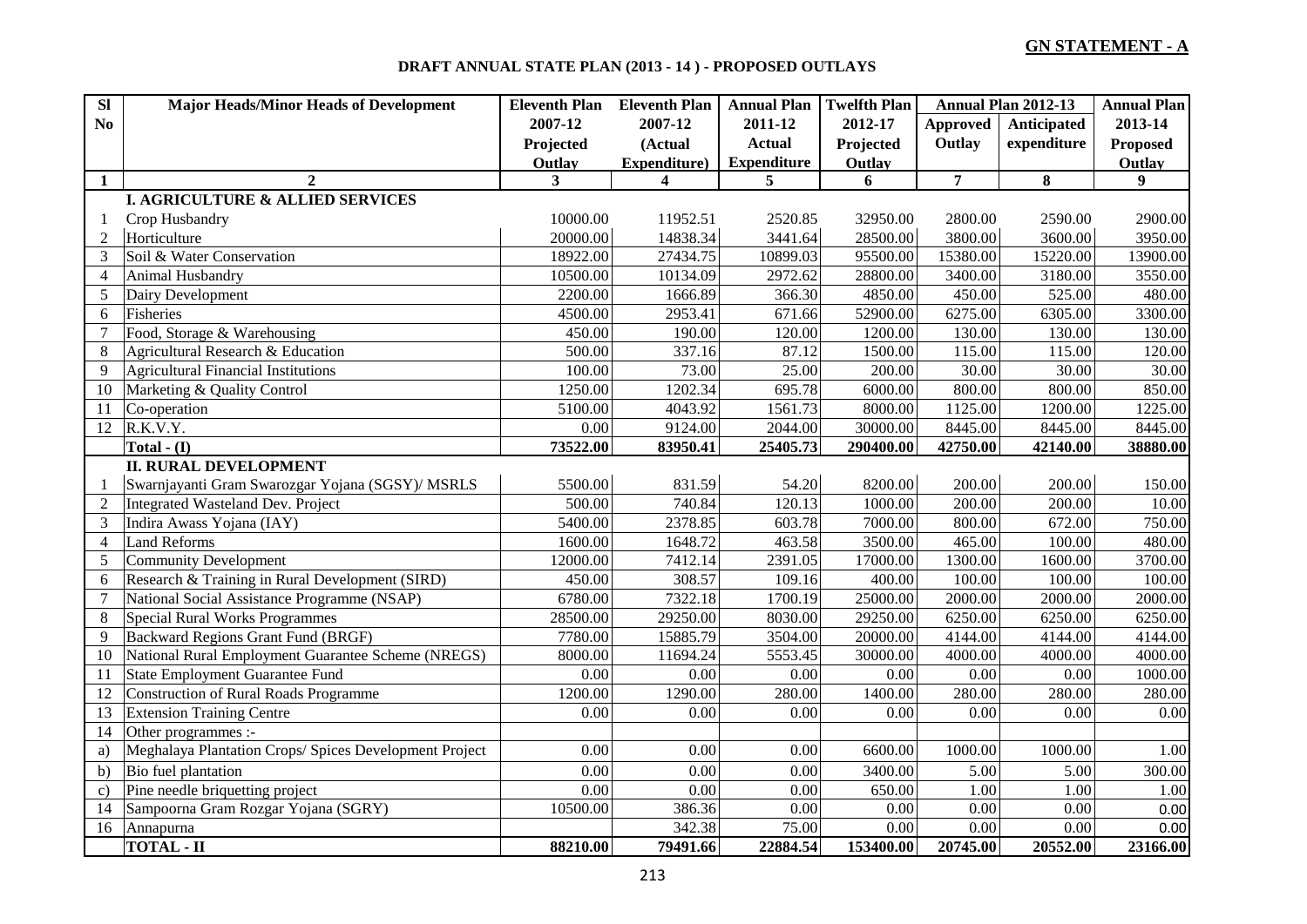# **GN STATEMENT - A .**

| SI             | <b>Major Heads/Minor Heads of Development</b>    | Eleventh Plan Eleventh Plan |                         | <b>Annual Plan</b> | <b>Twelfth Plan</b> |                 | Annual Plan 2012-13 | <b>Annual Plan</b> |
|----------------|--------------------------------------------------|-----------------------------|-------------------------|--------------------|---------------------|-----------------|---------------------|--------------------|
| N <sub>0</sub> |                                                  | 2007-12                     | 2007-12                 | 2011-12            | 2012-17             | <b>Approved</b> | Anticipated         | 2013-14            |
|                |                                                  | Projected                   | (Actual                 | <b>Actual</b>      | Projected           | Outlay          | expenditure         | <b>Proposed</b>    |
|                |                                                  | Outlay                      | Expenditure)            | <b>Expenditure</b> | Outlay              |                 |                     | Outlay             |
| $\mathbf{1}$   | $\overline{2}$                                   | 3                           | $\overline{\mathbf{4}}$ | 5                  | 6                   | $\overline{7}$  | 8                   | 9 <sup>1</sup>     |
|                | <b>III. SPECIAL AREA PROGRAMME</b>               |                             |                         |                    |                     |                 |                     |                    |
| -1             | Border Area Dev. Programme                       | 18909.00                    | 12630.88                | 3737.85            | 14000.00            | 4619.00         | 5119.00             | 3950.00            |
|                | <b>TOTAL - III</b>                               | 18909.00                    | 12630.88                | 3737.85            | 14000.00            | 4619.00         | 5119.00             | 3950.00            |
|                | IV. WATER RESOURCES, IRRIGATION & FLOOD CONTROL  |                             |                         |                    |                     |                 |                     |                    |
| 1              | <b>Integrated Water Resource Management</b>      | 0.00                        | 2300.00                 | 2300.00            | 13000.00            | 9000.00         | 3600.00             | 9600.00            |
| $\overline{c}$ | Major & Medium Irrigation                        | 1000.00                     | 55.00                   | 55.00              | 350.00              | 55.00           | 55.00               | 60.00              |
| 3              | Minor Irrigation                                 | 17172.00                    | 28937.67                | 9655.38            | 76000.00            | 10150.00        | 10150.00            | 11350.00           |
| $\overline{4}$ | <b>Command Area Development</b>                  | 500.00                      | 69.37                   | 55.00              | 350.00              | 100.00          | 38.00               | 110.00             |
| 5              | Flood Control                                    | 3300.00                     | 1252.15                 | 266.00             | 2100.00             | 310.00          | 310.00              | 2300.00            |
| 6              | Repair, Renovation & Restoration of water bodies | 0.00                        | 500.00                  | 500.00             | 7000.00             | 3400.00         | 3400.00             | 3400.00            |
| $\tau$         | <b>Water Harvesting</b>                          | 0.00                        | 0.00                    | 0.00               | 5000.00             | 0.00            | 0.00                | 0.00               |
|                | <b>TOTAL - IV</b>                                | 21972.00                    | 33114.19                | 12831.38           | 103800.00           | 23015.00        | 17553.00            | 26820.00           |
|                | <b>V. ENERGY</b>                                 |                             |                         |                    |                     |                 |                     |                    |
| 1              | Power                                            | 105788.00                   | 188066.89               | 44363.56           | 363500.00           | 51010.00        | 53360.00            | 81600.00           |
| $\overline{2}$ | Non-conventional Sources of Energy               | 1200.00                     | 680.98                  | 244.34             | 2400.00             | 460.00          | 490.00              | 400.00             |
| 3              | Integrated Rural Energy Programme                | 900.00                      | 670.85                  | 220.92             | 2000.00             | 250.00          | 285.00              | 350.00             |
| $\overline{4}$ | Village electrification (MNES special Scheme)    | 600.00                      | 120.68                  | 0.00               | 100.00              | 60.00           | 60.00               | 65.00              |
|                | <b>TOTAL - V</b>                                 | 108488.00                   | 189539.40               | 44828.82           | 368000.00           | 51780.00        | 54195.00            | 82415.00           |
|                | VI. INDUSTRY & MINERALS                          |                             |                         |                    |                     |                 |                     |                    |
| 1              | Village & Small Industries                       | 4900.00                     | 2987.86                 | 902.68             | 5100.00             | 1200.00         | 1164.00             | 2300.00            |
| $\overline{2}$ | Sericulture & Weaving                            | 6400.00                     | 5550.12                 | 1158.02            | 13000.00            | 2375.00         | 2375.00             | 1500.00            |
| 3              | Industries (Other than V & SI)                   | 15400.00                    | 11711.64                | 1895.13            | 8800.00             | 945.00          | 2075.00             | 1000.00            |
| $\overline{4}$ | Minerals                                         | 2350.00                     | 2194.90                 | 1003.66            | 2400.00             | 350.00          | 350.00              | 500.00             |
|                | <b>TOTAL - VI</b>                                | 29050.00                    | 22444.52                | 4959.49            | 29300.00            | 4870.00         | 5964.00             | 5300.00            |
|                | <b>VII. TRANSPORT</b>                            |                             |                         |                    |                     |                 |                     |                    |
| 1              | Roads & Bridges                                  | 157462.00                   | 96617.41                | 24378.37           | 190000.00           | 44062.00        | 32462.00            | 40785.00           |
| $\mathfrak{2}$ | Road Transport                                   | 3200.00                     | 1575.00                 | 300.00             | 2400.00             | 350.00          | 350.00              | 380.00             |
| 3              | <b>Other Transport Services</b>                  | 500.00                      | 6475.76                 | 1299.32            | 12100.00            | 4844.00         | 2240.00             | 1664.00            |
|                | <b>TOTAL - VII</b>                               | 161162.00                   | 104668.17               | 25977.69           | 204500.00           | 49256.00        | 35052.00            | 42829.00           |
|                | VIII. SCIENCE, TECHNOLOGY & ENVIRONMENT          |                             |                         |                    |                     |                 |                     |                    |
| -1             | Scientific Research (inclg. S&T)                 | 1500.00                     | 1166.33                 | 313.18             | 3650.00             | 774.00          | 774.00              | 600.00             |
| $\overline{2}$ | <b>Bio Technology</b>                            | 0.00                        | 0.00                    | 0.00               | 0.00                | 200.00          | 20.00               | 200.00             |
| 3              | GIS/ Geo Spatial Technology                      | 0.00                        | 0.00                    | 0.00               | 0.00                | 200.00          | 50.00               | 200.00             |
| $\overline{4}$ | <b>Information Technology</b>                    | 6307.00                     | 3051.58                 | 963.86             | 8850.00             | 3545.00         | 3545.00             | 2550.00            |
| 5              | Ecology & Environment                            | 700.00                      | 418.89                  | 108.15             | 1000.00             | 120.00          | 120.00              | 130.00             |
| 6              | Forestry & Wildlife                              | 16000.00                    | 16120.27                | 3778.88            | 32600.00            | 7175.00         | 6975.00             | 7100.00            |
|                | <b>TOTAL - VIII</b>                              | 24507.00                    | 20757.07                | 5164.07            | 46100.00            | 12014.00        | 11484.00            | 10780.00           |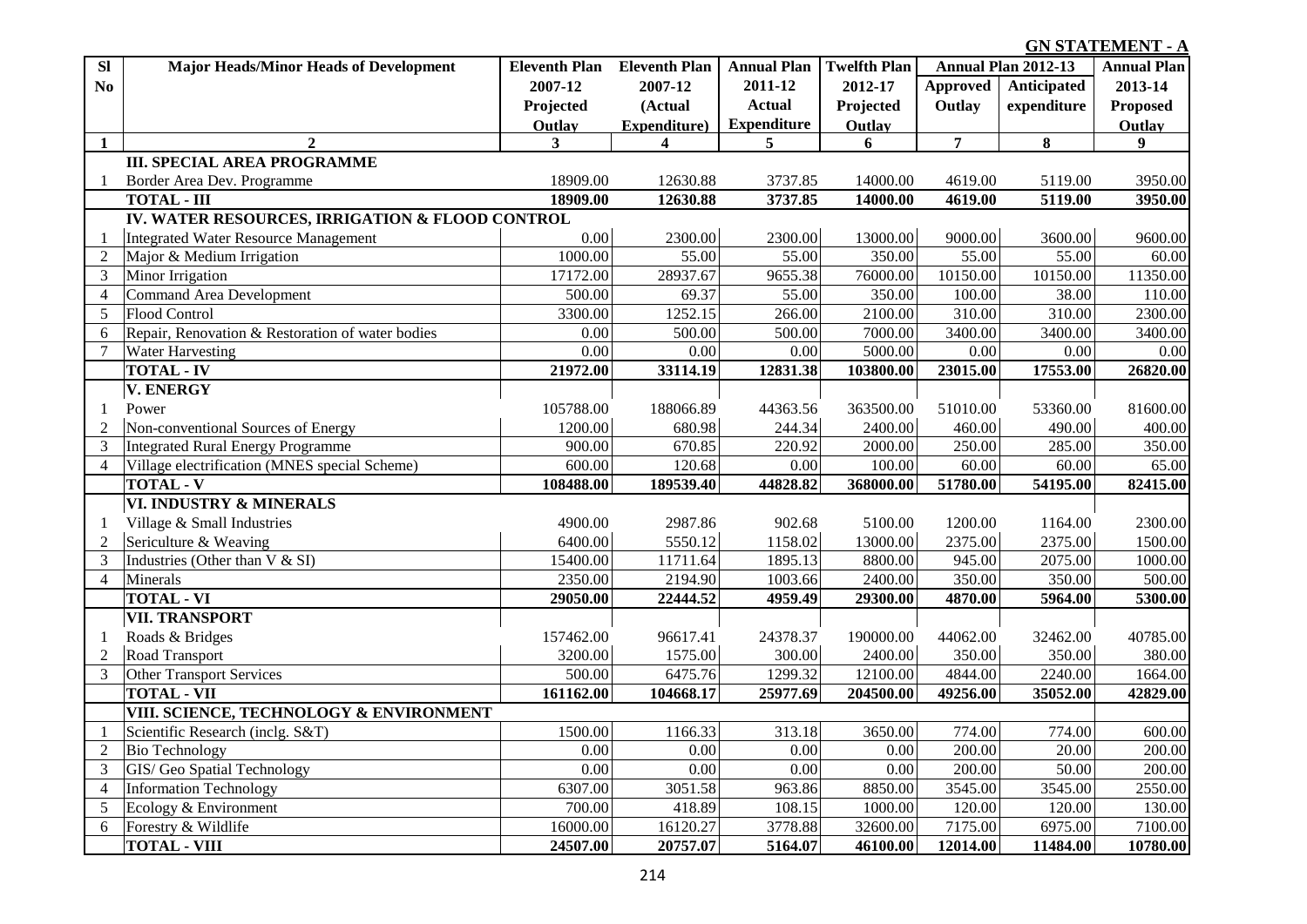## **GN STATEMENT - A .**

| <b>Sl</b>      | <b>Major Heads/Minor Heads of Development</b>               | <b>Eleventh Plan</b> | <b>Eleventh Plan</b> | <b>Annual Plan</b> | <b>Twelfth Plan</b> |                 | Annual Plan 2012-13 | <b>Annual Plan</b> |
|----------------|-------------------------------------------------------------|----------------------|----------------------|--------------------|---------------------|-----------------|---------------------|--------------------|
| No             |                                                             | 2007-12              | 2007-12              | 2011-12            | 2012-17             | <b>Approved</b> | Anticipated         | 2013-14            |
|                |                                                             | Projected            | (Actual              | <b>Actual</b>      | Projected           | Outlay          | expenditure         | <b>Proposed</b>    |
|                |                                                             | Outlay               | Expenditure)         | <b>Expenditure</b> | Outlay              |                 |                     | Outlay             |
| $\mathbf{1}$   | $\mathbf{2}$                                                | 3                    | $\boldsymbol{4}$     | 5                  | 6                   | $\overline{7}$  | 8                   | $\boldsymbol{9}$   |
|                | IX. GENERAL ECONOMIC SERVICES                               |                      |                      |                    |                     |                 |                     |                    |
| $\mathbf{1}$   | Secretariat Economic Services                               | 3100.00              | 6295.11              | 3951.20            | 60000.00            | 5150.00         | 570.00              | 8375.00            |
| $\overline{2}$ | Survey & Statistics                                         | 1400.00              | 983.91               | 232.63             | 1500.00             | 135.00          | 105.00              | 140.00             |
| $\overline{3}$ | <b>Voluntary Action Fund</b>                                | 600.00               | 730.00               | 500.00             | 2500.00             | 500.00          | 500.00              | 500.00             |
| 4              | Integrated Basin & Livelihood Dev. Programme :-             |                      |                      |                    |                     |                 |                     |                    |
| a)             | Programme Management (including District Units)             | 0.00                 | 3678.00              | 2178.00            | 10000.00            | 1500.00         | 1500.00             | 2500.00            |
| b)             | Meghalaya Integrated Rural Development Programme            | 0.00                 | 0.00                 | 0.00               | 75000.00            | 4600.00         | 2250.00             | 5000.00            |
|                | (MIRDP)                                                     |                      |                      |                    |                     |                 |                     |                    |
| $\mathbf{c}$   | Enterprise Development/ Livelihood Missions.                | 0.00                 | 0.00                 | 0.00               | 0.00                | 0.00            | 0.00                | 14950.00           |
| $\mathbf{c})$  | Missions under the Integrated Basin & Livelihood Dev.       | 0.00                 | 4010.00              | 4010.00            | 300000.00           | 3906.00         | 3906.00             |                    |
|                | Prog.                                                       |                      |                      |                    |                     |                 |                     |                    |
| $\mathbf{d}$   | Institute of Entrepreneurship                               | 0.00                 | 1500.00              | 1500.00            | 5000.00             | 500.00          | 50.00               | 1000.00            |
| e)             | <b>Institute of Governance</b>                              | 0.00                 | 1500.00              | 1500.00            | 5000.00             | 100.00          | 50.00               | 500.00             |
| f)             | <b>Institute of Natural Resources</b>                       | 0.00                 | 500.00               | 500.00             | 5000.00             | 300.00          | 50.00               | 0.00               |
| g)             | <b>Trade promotion/Market Assess</b>                        | 0.00                 | 0.00                 | 0.00               | 7000.00             | 200.00          | 50.00               | 350.00             |
| h)             | Financial Inclusion Initiative for the rural poor and SF/MF | 0.00                 | 3000.00              | 1500.00            | 17000.00            | 1500.00         | 1500.00             | 1500.00            |
| $\mathbf{i}$   | Meghalaya State Employment Promotion Council                | 0.00                 | 499.00               | 499.00             | 7000.00             | 1000.00         | 500.00              | 1600.00            |
|                | Cross Cutting Infrastructure For Missions.                  | 0.00                 | 0.00                 | 0.00               | 0.00                | 0.00            | 0.00                | 2100.00            |
| 5              | Convergence under MGNREDA                                   | 0.00                 | 1950.00              | 1950.00            | 15000.00            | 0.00            | 0.00                | 0.00               |
| 6              | <b>Infrastructure Development</b>                           | 0.00                 | 0.00                 | 0.00               | 52000.00            | 20900.00        | 20900.00            | 12545.00           |
| $\overline{7}$ | Livelihood Improvement Project for the Himalayas            | 11000.00             | 9667.00              | 3100.00            | 0.00                | 445.00          | 445.00              | 200.00             |
| $8\,$          | Tourism                                                     | 3500.00              | 4217.72              | 1831.43            | 15000.00            | 2750.00         | 1800.00             | 3000.00            |
| 9              | <b>Infrastructure Development Finance</b>                   | 0.00                 | 0.00                 | 0.00               | 0.00                | 0.00            | 0.00                | 2000.00            |
| 10             | Civil Supplies                                              | 1300.00              | 280.17               | 74.68              | 850.00              | 125.00          | 105.00              | 130.00             |
| 11             | Aid to District Councils                                    | 4000.00              | 1216.52              | 217.00             | 2800.00             | 415.00          | 415.00              | 550.00             |
| 12             | Weights & Measures                                          | 400.00               | 309.55               | 73.51              | 550.00              | 70.00           | 60.00               | 80.00              |
| 13             | <b>District Innovation Fund</b>                             | 0.00                 | 350.00               | 350.00             | 0.00                | 0.00            | 0.00                | 0.00               |
| 14             | Construction of fishery ponds, etc                          | 0.00                 | 3240.00              | 0.00               | 0.00                | 0.00            | 0.00                | 0.00               |
| 15             | Hospitality, BPO, IT, ITEs, Sericulture, Handloom &         | 0.00                 | 700.00               | 500.00             | 0.00                | 0.00            | 0.00                | 0.00               |
|                | Handicrafts                                                 |                      |                      |                    |                     |                 |                     |                    |
|                | <b>TOTAL - IX</b>                                           | 25300.00             | 44626.98             | 24467.45           | 581200.00           | 44096.00        | 34756.00            | 57020.00           |
|                | X. SOCIAL SERVICES                                          |                      |                      |                    |                     |                 |                     |                    |
| 1              | <b>General Education</b>                                    | 85000.00             | 72724.13             | 21918.94           | 300000.00           | 21530.00        | 20230.00            | 22725.00           |
| $\overline{2}$ | <b>Technical Education</b>                                  | 30629.00             | 2078.37              | 900.34             | 10000.00            | 700.00          | 600.00              | 700.00             |
| 3              | Sports & Youth Services                                     | 12000.00             | 8019.38              | 2142.82            | 17000.00            | 7385.00         | 7385.00             | 2885.00            |
| $\overline{4}$ | Art & Culture                                               | 6000.00              | 5941.54              | 3042.22            | 18000.00            | 5950.00         | 5350.00             | 3100.00            |
|                | <b>Sub-Total (Education)</b>                                | 133629.00            | 88763.42             | 28004.32           | 345000.00           | 35565.00        | 33565.00            | 29410.00           |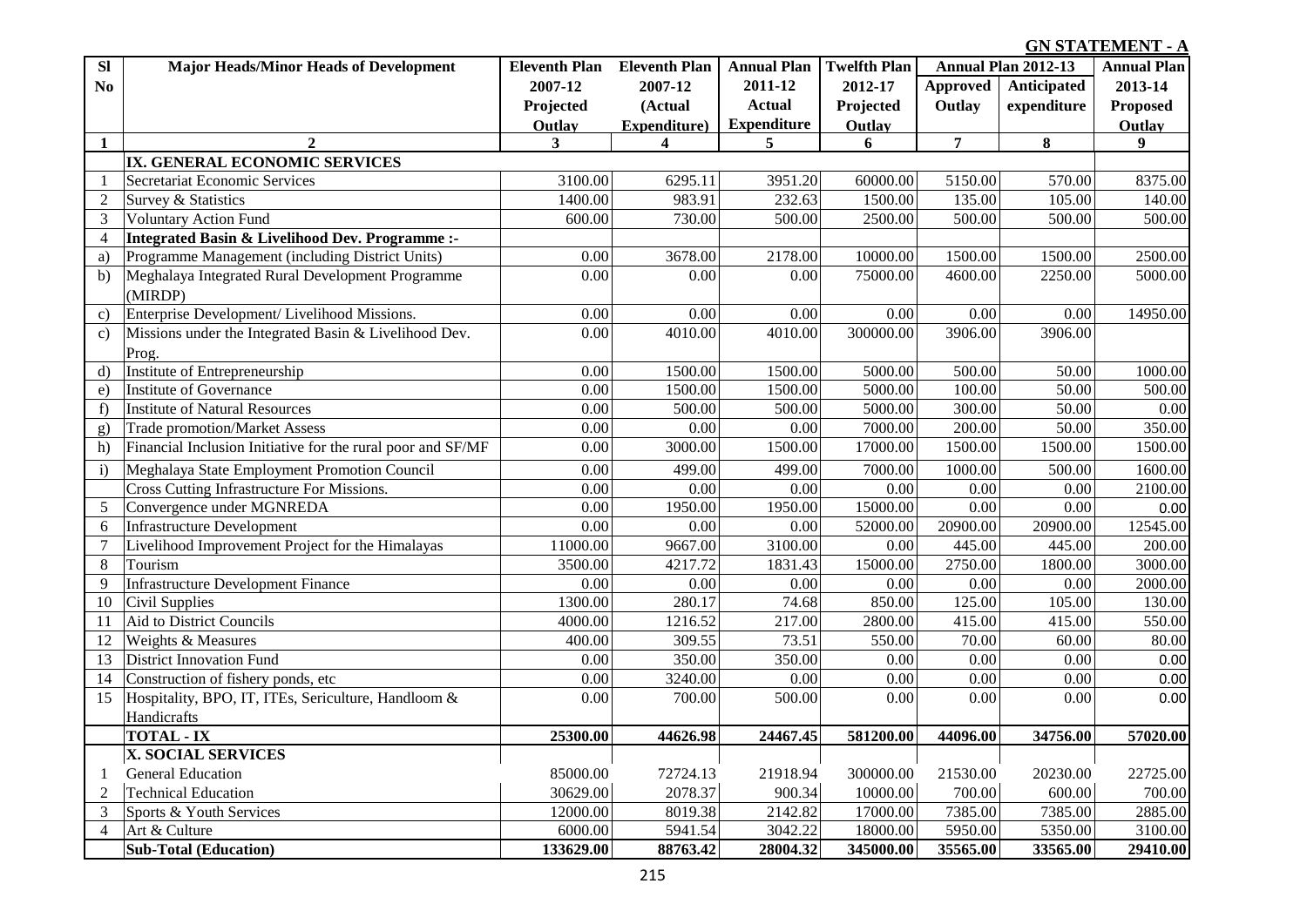### **GN STATEMENT - A .**

| SI             | <b>Major Heads/Minor Heads of Development</b>     | <b>Eleventh Plan</b> | <b>Eleventh Plan</b> | <b>Annual Plan</b> | <b>Twelfth Plan</b> |                 | <b>Annual Plan 2012-13</b> | <b>Annual Plan</b> |
|----------------|---------------------------------------------------|----------------------|----------------------|--------------------|---------------------|-----------------|----------------------------|--------------------|
| No             |                                                   | 2007-12              | 2007-12              | 2011-12            | 2012-17             | <b>Approved</b> | Anticipated                | 2013-14            |
|                |                                                   | Projected            | (Actual              | <b>Actual</b>      | Projected           | Outlay          | expenditure                | <b>Proposed</b>    |
|                |                                                   | Outlay               | Expenditure)         | <b>Expenditure</b> | Outlay              |                 |                            | Outlay             |
|                | $\mathbf{2}$                                      | 3                    | 4                    | 5                  | 6                   | $\overline{7}$  | 8                          | 9                  |
| 5              | Medical & Public Health                           | 63381.00             | 53063.90             | 16670.87           | 196000.00           | 27150.00        | 28150.00                   | 23050.00           |
| 6              | Water Supply & Sanitation                         | 58099.00             | 39169.82             | 11743.67           | 120000.00           | 26225.00        | 19225.00                   | 18440.00           |
| $\overline{7}$ | i) Housing                                        | 12148.00             | 3438.71              | 733.66             | 5400.00             | 800.00          | 150.00                     | 4320.00            |
|                | ii) Police Housing                                | 1000.00              | 1525.25              | 478.34             | 3900.00             | 600.00          | 1048.00                    | 750.00             |
| 8              | <b>Urban Development</b>                          | 32166.00             | 28584.70             | 12646.84           | 137000.00           | 30850.00        | 20550.00                   | 27200.00           |
| 9              | Information & Publicity                           | 3000.00              | 3015.88              | 1095.83            | 6000.00             | 900.00          | 700.00                     | 950.00             |
| 10             | Welfare of SCs, STs & OBCs                        | 150.00               | 86.99                | 20.00              | 200.00              | 25.00           | 25.00                      | 25.00              |
| 11             | Labour & Employment :-                            |                      |                      |                    |                     |                 |                            |                    |
|                | a) Labour & Labour Welfare                        | 500.00               | 434.58               | 114.38             | 1000.00             | 150.00          | 150.00                     | 150.00             |
|                | b) Training & Employment                          | 4101.00              | 2018.60              | 856.63             | 5500.00             | 870.00          | 692.00                     | 900.00             |
| 12             | Social Security & Social Welfare                  | 1470.00              | 2641.63              | 1531.15            | 8600.00             | 2380.00         | 1980.00                    | 2420.00            |
| 13             | Women & Child Development Welfare                 | 750.00               | 1409.09              | 561.16             | 2800.00             | 660.00          | 660.00                     | 1160.00            |
| 14             | Nutrition                                         | 31000.00             | 5815.44              | 1006.85            | 9800.00             | 1250.00         | 1250.00                    | 1250.00            |
|                | <b>TOTAL - X</b>                                  | 341394.00            | 229968.01            | 75463.70           | 841200.00           | 127425.00       | 108145.00                  | 110025.00          |
|                | <b>XI. GENERAL SERVICES</b>                       |                      |                      |                    |                     |                 |                            |                    |
|                | Jails                                             | 1500.00              | 741.52               | 90.43              | 2000.00             | 250.00          | 190.00                     | 250.00             |
| $\overline{2}$ | Stationery & Printing                             | 1500.00              | 1408.54              | 439.22             | 2600.00             | 300.00          | 315.00                     | 300.00             |
| 3              | Public Works (GAD Buildings)                      | 13386.00             | 12286.13             | 1580.95            | 19700.00            | 7070.00         | 6490.00                    | 7800.00            |
| $\overline{4}$ | Other Administrative Services                     |                      |                      |                    |                     |                 |                            |                    |
|                | i) Training (MATI)                                | 150.00               | 864.50               | 450.00             | 4400.00             | 650.00          | 550.00                     | 700.00             |
|                | ii) Fire Protection                               | 1500.00              | 1103.98              | 287.83             | 1400.00             | 360.00          | 335.00                     | 400.00             |
|                | iii) Police Functional & Administrative Buildings | 1500.00              | 2375.96              | 1520.00            | 8800.00             | 1800.00         | 1800.00                    | 2000.00            |
|                | iv) Judiciary Buildings & Fast Track Courts       | 1200.00              | 924.91               | 264.29             | 1900.00             | 250.00          | 250.00                     | 270.00             |
|                | v) Home Guard & Civil Defence Complex             | 2500.00              | 743.11               | 283.11             | 3100.00             | 500.00          | 460.00                     | 535.00             |
|                | vi) State Legislative Assembly Building           | 2500.00              | 25.00                | 0.00               | 25664.00            | 2000.00         | 2000.00                    | 500.00             |
|                | vii) Treasuries                                   | 250.00               | 267.39               | 69.98              | 618.00              | 90.00           | 90.00                      | 100.00             |
|                | viii) Disaster Management                         | 0.00                 | 76.75                | 51.75              | 618.00              | 60.00           | 60.00                      | 60.00              |
|                | <b>TOTAL XI</b>                                   | 25986.00             | 20817.79             | 5037.56            | 70800.00            | 13330.00        | 12540.00                   | 12915.00           |
|                | <b>GRAND TOTAL</b>                                | 918500.00            | 842009.08            | 250758.28          | 2702700.00          | 393900.00       | 347500.00                  | 414100.00          |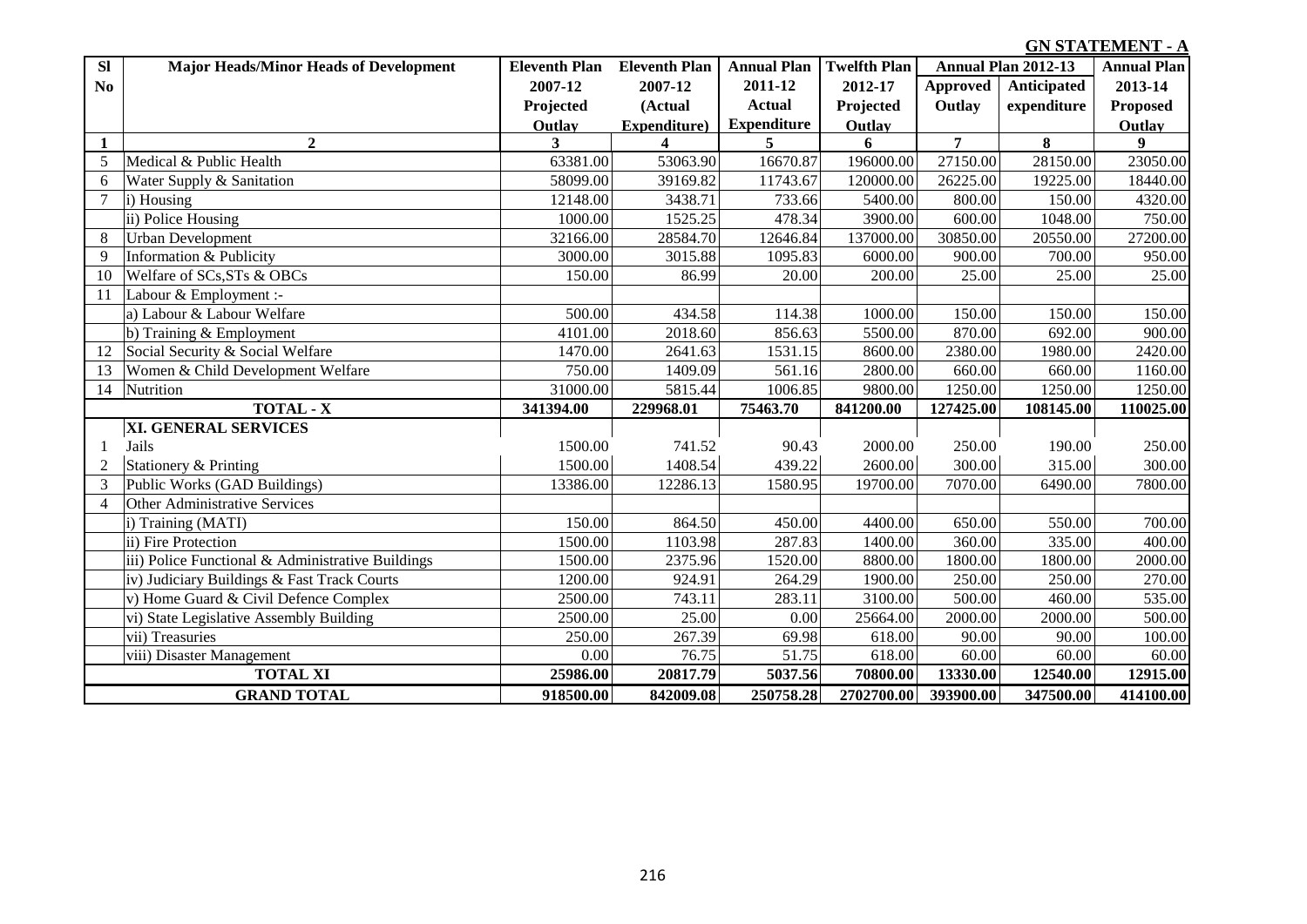**DRAFT ANNUAL STATE PLAN (2013 - 14 ) - PROPOSED OUTLAYS (From State Budget)**

| $\overline{\mathbf{S}}$ | <b>Major Heads/Minor Heads of Development</b>          | <b>Eleventh Plan</b> | <b>Eleventh Plan</b>    | <b>Annual Plan</b> | <b>Twelfth Plan</b> |                 | Annual Plan 2012-13 | <b>Annual Plan</b> |
|-------------------------|--------------------------------------------------------|----------------------|-------------------------|--------------------|---------------------|-----------------|---------------------|--------------------|
| N <sub>0</sub>          |                                                        | 2007-12              | 2007-12                 | 2011-12            | 2012-17             | <b>Approved</b> | Anticipated         | 2013-14            |
|                         |                                                        | Projected            | (Actual                 | <b>Actual</b>      | Projected           | Outlay          | expenditure         | <b>Proposed</b>    |
|                         |                                                        | Outlay               | Expenditure)            | <b>Expenditure</b> | Outlay              |                 |                     | Outlay             |
|                         |                                                        | $(at 2006-07)$       |                         |                    |                     |                 |                     |                    |
|                         |                                                        | prices)              |                         |                    |                     |                 |                     |                    |
| $\mathbf{1}$            | $\mathbf{2}$                                           | 3                    | $\overline{\mathbf{4}}$ | 5                  | 6                   | $\overline{7}$  | 8                   | $\boldsymbol{9}$   |
|                         | I. AGRICULTURE & ALLIED SERVICES                       |                      |                         |                    |                     |                 |                     |                    |
|                         | Crop Husbandry                                         | 10000.00             | 11952.51                | 2520.85            | 32950.00            | 2800.00         | 2590.00             | 2900.00            |
| $\overline{2}$          | Horticulture                                           | 20000.00             | 14838.34                | 3441.64            | 28500.00            | 3800.00         | 3600.00             | 3950.00            |
| 3                       | Soil & Water Conservation                              | 18922.00             | 27434.75                | 10899.03           | 95500.00            | 15380.00        | 15220.00            | 13900.00           |
| 4                       | Animal Husbandry                                       | 10500.00             | 10134.09                | 2972.62            | 28800.00            | 3400.00         | 3180.00             | 3550.00            |
| 5                       | Dairy Development                                      | 2200.00              | 1666.89                 | 366.30             | 4850.00             | 450.00          | 525.00              | 480.00             |
| 6                       | Fisheries                                              | 4500.00              | 2953.41                 | 671.66             | 52900.00            | 6275.00         | 6305.00             | 3300.00            |
| 7                       | Food, Storage & Warehousing                            | 450.00               | 190.00                  | 120.00             | 1200.00             | 130.00          | 205.00              | 130.00             |
| 8                       | Agricultural Research & Education                      | 500.00               | 337.16                  | 87.12              | 1500.00             | 115.00          | 115.00              | 120.00             |
| 9                       | <b>Agricultural Financial Institutions</b>             | 100.00               | 73.00                   | 25.00              | 200.00              | 30.00           | 30.00               | 30.00              |
| 10                      | Marketing & Quality Control                            | 1250.00              | 1202.34                 | 695.78             | 6000.00             | 800.00          | 800.00              | 850.00             |
| 11                      | Co-operation                                           | 5100.00              | 4043.92                 | 1561.73            | 8000.00             | 1125.00         | 1125.00             | 1225.00            |
| 12                      | R.K.V.Y.                                               | 0.00                 | 9124.00                 | 2044.00            | 30000.00            | 8445.00         | 8445.00             | 8445.00            |
|                         | Total - $(I)$                                          | 73522.00             | 83950.41                | 25405.73           | 290400.00           | 42750.00        | 42140.00            | 38880.00           |
|                         | <b>II. RURAL DEVELOPMENT</b>                           |                      |                         |                    |                     |                 |                     |                    |
|                         | Swarnjayanti Gram Swarozgar Yojana (SGSY)/ MSRLS       | 5500.00              | 831.59                  | 54.20              | 8200.00             | 200.00          | 200.00              | 150.00             |
| $\overline{2}$          | Integrated Wasteland Dev. Project                      | 500.00               | 740.84                  | 120.13             | 1000.00             | 200.00          | 200.00              | 10.00              |
| 3                       | Indira Awass Yojana (IAY)                              | 5400.00              | 2378.85                 | 603.78             | 7000.00             | 800.00          | 672.00              | 750.00             |
| 4                       | <b>Land Reforms</b>                                    | 1600.00              | 1648.72                 | 463.58             | 3500.00             | 465.00          | 100.00              | 480.00             |
| 5                       | <b>Community Development</b>                           | 12000.00             | 7412.14                 | 2391.05            | 17000.00            | 1300.00         | 1600.00             | 3700.00            |
| 6                       | Research & Training in Rural Development (SIRD)        | 450.00               | 308.57                  | 109.16             | 400.00              | 100.00          | 100.00              | 100.00             |
| 7                       | National Social Assistance Programme (NSAP)            | 6780.00              | 7322.18                 | 1700.19            | 25000.00            | 2000.00         | 2000.00             | 2000.00            |
| 8                       | <b>Special Rural Works Programmes</b>                  | 28500.00             | 29250.00                | 8030.00            | 29250.00            | 6250.00         | 6250.00             | 6250.00            |
| 9                       | Backward Regions Grant Fund (BRGF)                     | 7780.00              | 15885.79                | 3504.00            | 20000.00            | 4144.00         | 4144.00             | 4144.00            |
| 10                      | National Rural Employment Guarantee Scheme (NREGS)     | 8000.00              | 11694.24                | 5553.45            | 30000.00            | 4000.00         | 4000.00             | 4000.00            |
| 11                      | <b>State Employment Guarantee Fund</b>                 | 0.00                 | 0.00                    | 0.00               | $0.00\,$            | 0.00            | 0.00                | 1000.00            |
| 12                      | <b>Construction of Rural Roads Programme</b>           | 1200.00              | 1290.00                 | 280.00             | 1400.00             | 280.00          | 280.00              | 280.00             |
| 13                      | <b>Extension Training Centre</b>                       | 0.00                 | 0.00                    | 0.00               | 0.00                | 0.00            | 0.00                | 0.00               |
| 14                      | Other programmes :-                                    |                      |                         |                    |                     |                 |                     |                    |
| a)                      | Meghalaya Plantation Crops/ Spices Development Project | 0.00                 | $0.00\,$                | 0.00               | 6600.00             | 1000.00         | 1000.00             | 1.00               |
| b)                      | Bio fuel plantation                                    | 0.00                 | 0.00                    | 0.00               | 3400.00             | 5.00            | 5.00                | 300.00             |
| $\mathbf{c}$ )          | Pine needle briquetting project                        | 0.00                 | 0.00                    | 0.00               | 650.00              | 1.00            | 1.00                | 1.00               |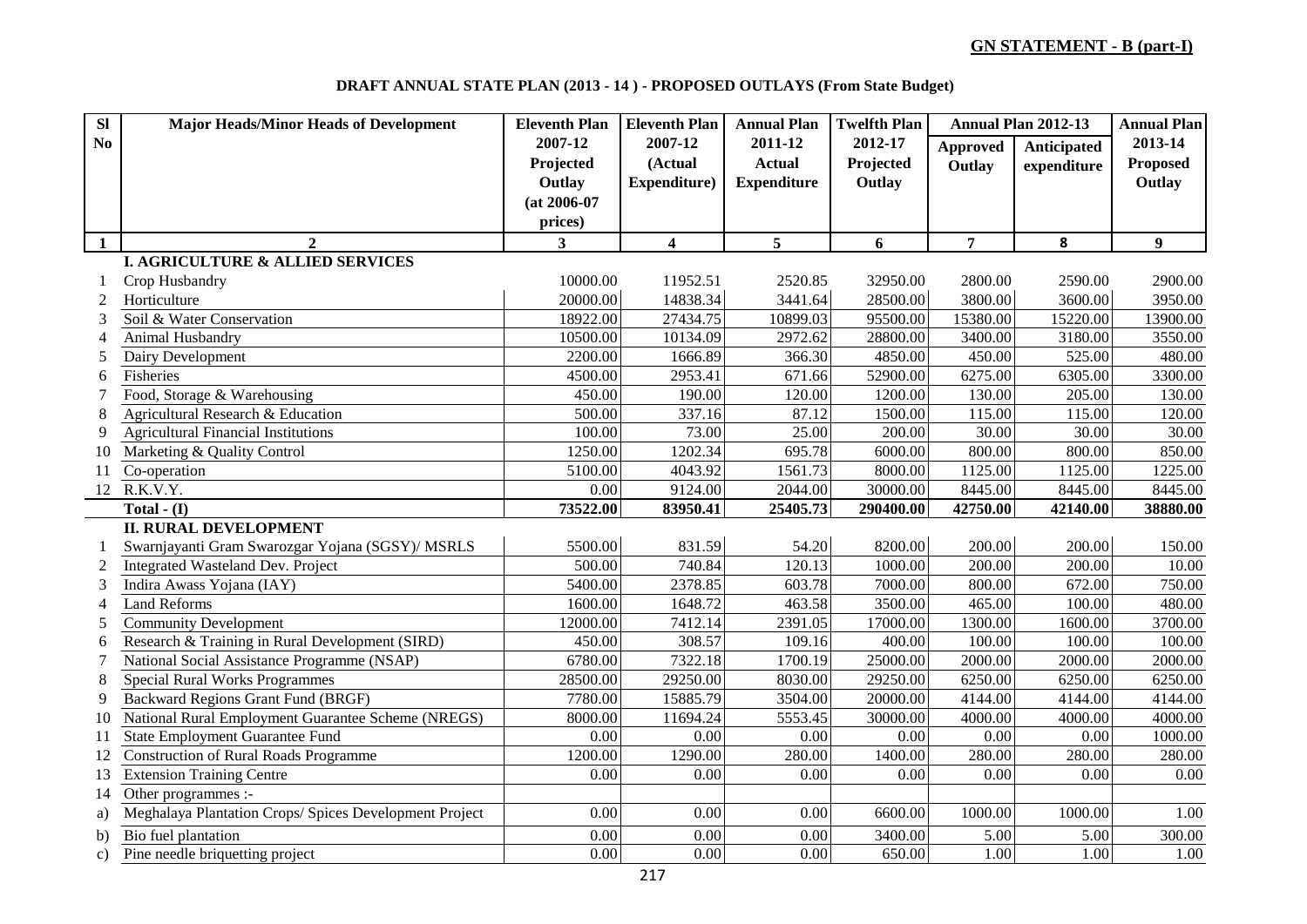**GN STATEMENT - B (part-I) .**

| <b>SI</b>      | <b>Major Heads/Minor Heads of Development</b>    | <b>Eleventh Plan</b> | <b>Eleventh Plan</b> | <b>Annual Plan</b> | <b>Twelfth Plan</b> |                 | Annual Plan 2012-13 | <b>Annual Plan</b> |
|----------------|--------------------------------------------------|----------------------|----------------------|--------------------|---------------------|-----------------|---------------------|--------------------|
| No             |                                                  | 2007-12              | 2007-12              | 2011-12            | 2012-17             | <b>Approved</b> | <b>Anticipated</b>  | 2013-14            |
|                |                                                  | Projected            | (Actual              | <b>Actual</b>      | Projected           | Outlay          | expenditure         | <b>Proposed</b>    |
|                |                                                  | Outlay               | Expenditure)         | <b>Expenditure</b> | Outlay              |                 |                     | Outlay             |
|                |                                                  | $(at 2006-07)$       |                      |                    |                     |                 |                     |                    |
|                |                                                  | prices)              |                      |                    |                     |                 |                     |                    |
|                | 14 Sampoorna Gram Rozgar Yojana (SGRY)           | 10500.00             | 386.36               | 0.00               | 0.00                | 0.00            | 0.00                | 0.00               |
|                | 16 Annapurna                                     |                      | 342.38               | 75.00              | 0.00                | 0.00            | 0.00                | 0.00               |
|                | <b>TOTAL - II</b>                                | 88210.00             | 79491.66             | 22884.54           | 153400.00           | 20745.00        | 20552.00            | 23166.00           |
|                | <b>III. SPECIAL AREA PROGRAMME</b>               |                      |                      |                    |                     |                 |                     |                    |
|                | Border Area Dev. Programme                       | 18909.00             | 12630.88             | 3737.85            | 14000.00            | 4619.00         | 5119.00             | 3950.00            |
|                | <b>TOTAL - III</b>                               | 18909.00             | 12630.88             | 3737.85            | 14000.00            | 4619.00         | 5119.00             | 3950.00            |
|                | IV. WATER RESOURCES, IRRIGATION & FLOOD CONTROL  |                      |                      |                    |                     |                 |                     |                    |
|                | <b>Integrated Water Resource Management</b>      | 0.00                 | 2300.00              | 2300.00            | 13000.00            | 9000.00         | 3600.00             | 9600.00            |
| $\overline{c}$ | Major & Medium Irrigation                        | 1000.00              | 55.00                | 55.00              | 350.00              | 55.00           | 55.00               | 60.00              |
| 3              | Minor Irrigation                                 | 17172.00             | 28937.67             | 9655.38            | 76000.00            | 10150.00        | 10150.00            | 11350.00           |
| $\overline{4}$ | <b>Command Area Development</b>                  | 500.00               | 69.37                | 55.00              | 350.00              | 100.00          | 38.00               | 110.00             |
| 5              | Flood Control                                    | 3300.00              | 1252.15              | 266.00             | 2100.00             | 310.00          | 310.00              | 2300.00            |
| 6              | Repair, Renovation & Restoration of water bodies | 0.00                 | 500.00               | 500.00             | 7000.00             | 3400.00         | 3400.00             | 3400.00            |
| 7              | Water Harvesting                                 | 0.00                 | $0.00\,$             | $0.00\,$           | 5000.00             | $0.00\,$        | 0.00                | 0.00               |
|                | <b>TOTAL - IV</b>                                | 21972.00             | 33114.19             | 12831.38           | 103800.00           | 23015.00        | 17553.00            | 26820.00           |
|                | <b>V. ENERGY</b>                                 |                      |                      |                    |                     |                 |                     |                    |
| 1              | Power                                            | 105788.00            | 121607.89            | 44363.56           | 163500.00           | 11010.00        | 13360.00            | 9600.00            |
| 2              | Non-conventional Sources of Energy               | 1200.00              | 680.98               | 244.34             | 2400.00             | 460.00          | 490.00              | 400.00             |
| 3              | <b>Integrated Rural Energy Programme</b>         | 900.00               | 670.85               | 220.92             | 2000.00             | 250.00          | 285.00              | 350.00             |
| $\overline{4}$ | Village electrification (MNES special Scheme)    | 600.00               | 120.68               | 0.00               | 100.00              | 60.00           | 60.00               | 65.00              |
|                | <b>TOTAL - V</b>                                 | 108488.00            | 123080.40            | 44828.82           | 168000.00           | 11780.00        | 14195.00            | 10415.00           |
|                | VI. INDUSTRY & MINERALS                          |                      |                      |                    |                     |                 |                     |                    |
|                | Village & Small Industries                       | 4900.00              | 2987.86              | 902.68             | 5100.00             | 1200.00         | 1164.00             | 2300.00            |
| $\overline{2}$ | Sericulture & Weaving                            | 6400.00              | 5550.12              | 1158.02            | 13000.00            | 2375.00         | 2375.00             | 1500.00            |
| 3              | Industries (Other than $V & S$ I)                | 15400.00             | 11711.64             | 1895.13            | 8800.00             | 945.00          | 2075.00             | 1000.00            |
| $\overline{4}$ | Minerals                                         | 2350.00              | 2194.90              | 1003.66            | 2400.00             | 350.00          | 350.00              | 500.00             |
|                | <b>TOTAL - VI</b>                                | 29050.00             | 22444.52             | 4959.49            | 29300.00            | 4870.00         | 5964.00             | 5300.00            |
|                | <b>VII. TRANSPORT</b>                            |                      |                      |                    |                     |                 |                     |                    |
| -1             | Roads & Bridges                                  | 157462.00            | 96617.41             | 24378.37           | 190000.00           | 44062.00        | 32462.00            | 40785.00           |
| 2              | Road Transport                                   | 3200.00              | 1575.00              | 300.00             | 2400.00             | 350.00          | 350.00              | 380.00             |
| $\mathfrak{Z}$ | Other Transport Services                         | 500.00               | 6475.76              | 1299.32            | 12100.00            | 4844.00         | 2240.00             | 1664.00            |
|                | <b>TOTAL - VII</b>                               | 161162.00            | 104668.17            | 25977.69           | 204500.00           | 49256.00        | 35052.00            | 42829.00           |
|                | VIII. SCIENCE, TECHNOLOGY & ENVIRONMENT          |                      |                      |                    |                     |                 |                     |                    |
|                | Scientific Research (inclg. S&T)                 | 1500.00              | 1166.33              | 313.18             | 3650.00             | 774.00          | 774.00              | 600.00             |
| 2              | <b>Bio Technology</b>                            | 0.00                 | 0.00                 | 0.00               | $0.00\,$            | 200.00          | 20.00               | 200.00             |
| 3              | GIS/ Geo Spatial Technology                      | 0.00                 | 0.00                 | 0.00               | 0.00                | 200.00          | 50.00               | 200.00             |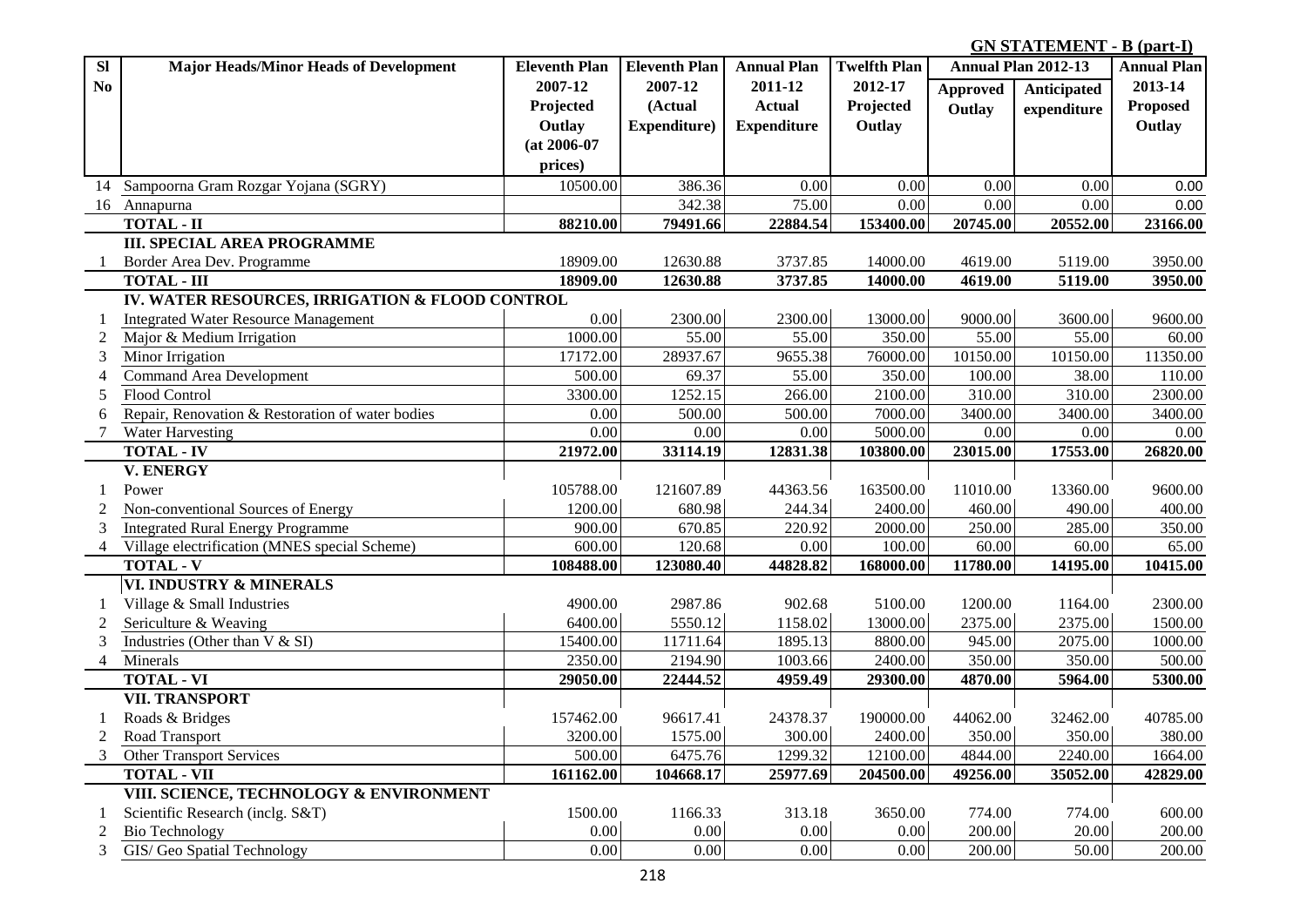**GN STATEMENT - B (part-I) .**

| <b>Sl</b>      | <b>Major Heads/Minor Heads of Development</b>               | <b>Eleventh Plan</b> | <b>Eleventh Plan</b> | <b>Annual Plan</b> | <b>Twelfth Plan</b> |                 | <b>Annual Plan 2012-13</b> | <b>Annual Plan</b> |
|----------------|-------------------------------------------------------------|----------------------|----------------------|--------------------|---------------------|-----------------|----------------------------|--------------------|
| N <sub>0</sub> |                                                             | 2007-12              | 2007-12              | 2011-12            | 2012-17             | <b>Approved</b> | Anticipated                | 2013-14            |
|                |                                                             | Projected            | (Actual              | <b>Actual</b>      | Projected           | Outlay          | expenditure                | <b>Proposed</b>    |
|                |                                                             | Outlay               | Expenditure)         | <b>Expenditure</b> | Outlay              |                 |                            | Outlay             |
|                |                                                             | $(at 2006-07)$       |                      |                    |                     |                 |                            |                    |
|                |                                                             | prices)              |                      |                    |                     |                 |                            |                    |
| 4              | <b>Information Technology</b>                               | 6307.00              | 3051.58              | 963.86             | 8850.00             | 3545.00         | 3545.00                    | 2550.00            |
|                | Ecology & Environment                                       | 700.00               | 418.89               | 108.15             | 1000.00             | 120.00          | 120.00                     | 130.00             |
| 6              | Forestry & Wildlife                                         | 16000.00             | 16120.27             | 3778.88            | 32600.00            | 7175.00         | 6975.00                    | 7100.00            |
|                | <b>TOTAL - VIII</b>                                         | 24507.00             | 20757.07             | 5164.07            | 46100.00            | 12014.00        | 11484.00                   | 10780.00           |
|                | IX. GENERAL ECONOMIC SERVICES                               |                      |                      |                    |                     |                 |                            |                    |
|                | Secretariat Economic Services                               | 3100.00              | 6295.11              | 3951.20            | 60000.00            | 5150.00         | 570.00                     | 8375.00            |
|                | Survey & Statistics                                         | 1400.00              | 983.91               | 232.63             | 1500.00             | 135.00          | 105.00                     | 140.00             |
| 3              | <b>Voluntary Action Fund</b>                                | 600.00               | 730.00               | 500.00             | 2500.00             | 500.00          | 500.00                     | 500.00             |
|                | Integrated Basin & Livelihood Dev. Programme :-             |                      |                      |                    |                     |                 |                            |                    |
| a)             | Programme Management (including District Units)             | 0.00                 | 3678.00              | 2178.00            | 10000.00            | 1500.00         | 1500.00                    | 2500.00            |
| b)             | Meghalaya Integrated Rural Development Programme            | 0.00                 | 0.00                 | 0.00               | 75000.00            | 4600.00         | 2250.00                    | 5000.00            |
|                | (MIRDP)                                                     |                      |                      |                    |                     |                 |                            |                    |
| C)             | Enterprise Development/ Livelihood Missions.                | 0.00                 | 0.00                 | 0.00               | 0.00                | 0.00            | 0.00                       | 14950.00           |
| c)             | Missions under the Integrated Basin & Livelihood Dev.       | 0.00                 | 4010.00              | 4010.00            | 300000.00           | 3906.00         | 3906.00                    |                    |
|                | Prog.                                                       |                      |                      |                    |                     |                 |                            |                    |
| d)             | Institute of Entrepreneurship                               | 0.00                 | 1500.00              | 1500.00            | 5000.00             | 500.00          | 50.00                      | 1000.00            |
| e)             | Institute of Governance                                     | 0.00                 | 1500.00              | 1500.00            | 5000.00             | 100.00          | 50.00                      | 500.00             |
| f)             | <b>Institute of Natural Resources</b>                       | 0.00                 | 500.00               | 500.00             | 5000.00             | 300.00          | 50.00                      | 0.00               |
| g)             | <b>Trade promotion/Market Assess</b>                        | 0.00                 | 0.00                 | 0.00               | 7000.00             | 200.00          | 50.00                      | 350.00             |
| h)             | Financial Inclusion Initiative for the rural poor and SF/MF | 0.00                 | 3000.00              | 1500.00            | 17000.00            | 1500.00         | 1500.00                    | 1500.00            |
| $\mathbf{i}$   | Meghalaya State Employment Promotion Council                | 0.00                 | 499.00               | 499.00             | 7000.00             | 1000.00         | 500.00                     | 1600.00            |
|                | Cross Cutting Infrastructure For Missions.                  | 0.00                 | $0.00\,$             | 0.00               | 0.00                | 0.00            | 0.00                       | 2100.00            |
| 5              | Convergence under MGNREDA                                   | 0.00                 | 1950.00              | 1950.00            | 15000.00            | 0.00            | 0.00                       | 0.00               |
| 6              | <b>Infrastructure Development</b>                           | 0.00                 | 0.00                 | 0.00               | 52000.00            | 20900.00        | 20900.00                   | 12545.00           |
|                | Livelihood Improvement Project for the Himalayas            | 11000.00             | 9667.00              | 3100.00            | 0.00                | 445.00          | 445.00                     | 200.00             |
| 8              | Tourism                                                     | 3500.00              | 4217.72              | 1831.43            | 15000.00            | 2750.00         | 1800.00                    | 3000.00            |
| 9              | <b>Infrastructure Development Finance</b>                   | 0.00                 | 0.00                 | 0.00               | 0.00                | 0.00            | 0.00                       | 2000.00            |
| 10             | Civil Supplies                                              | 1300.00              | 280.17               | 74.68              | 850.00              | 125.00          | 105.00                     | 130.00             |
| 11             | Aid to District Councils                                    | 4000.00              | 1216.52              | 217.00             | 2800.00             | 415.00          | 415.00                     | 550.00             |
| 12             | Weights & Measures                                          | 400.00               | 309.55               | 73.51              | 550.00              | 70.00           | 60.00                      | 80.00              |
| 13             | <b>District Innovation Fund</b>                             | $0.00\,$             | 350.00               | 350.00             | 0.00                | 0.00            | 0.00                       | 0.00               |
| 14             | Construction of fishery ponds, etc                          | $0.00\,$             | 3240.00              | $0.00\,$           | 0.00                | 0.00            | 0.00                       | 0.00               |
| 15             | Hospitality, BPO, IT, ITEs, Sericulture, Handloom &         | $0.00\,$             | 700.00               | 500.00             | 0.00                | 0.00            | 0.00                       | 0.00               |
|                | Handicrafts                                                 |                      |                      |                    |                     |                 |                            |                    |
|                | <b>TOTAL - IX</b>                                           | 25300.00             | 44626.98             | 24467.45           | 581200.00           | 44096.00        | 34756.00                   | 57020.00           |
|                |                                                             |                      |                      |                    |                     |                 |                            |                    |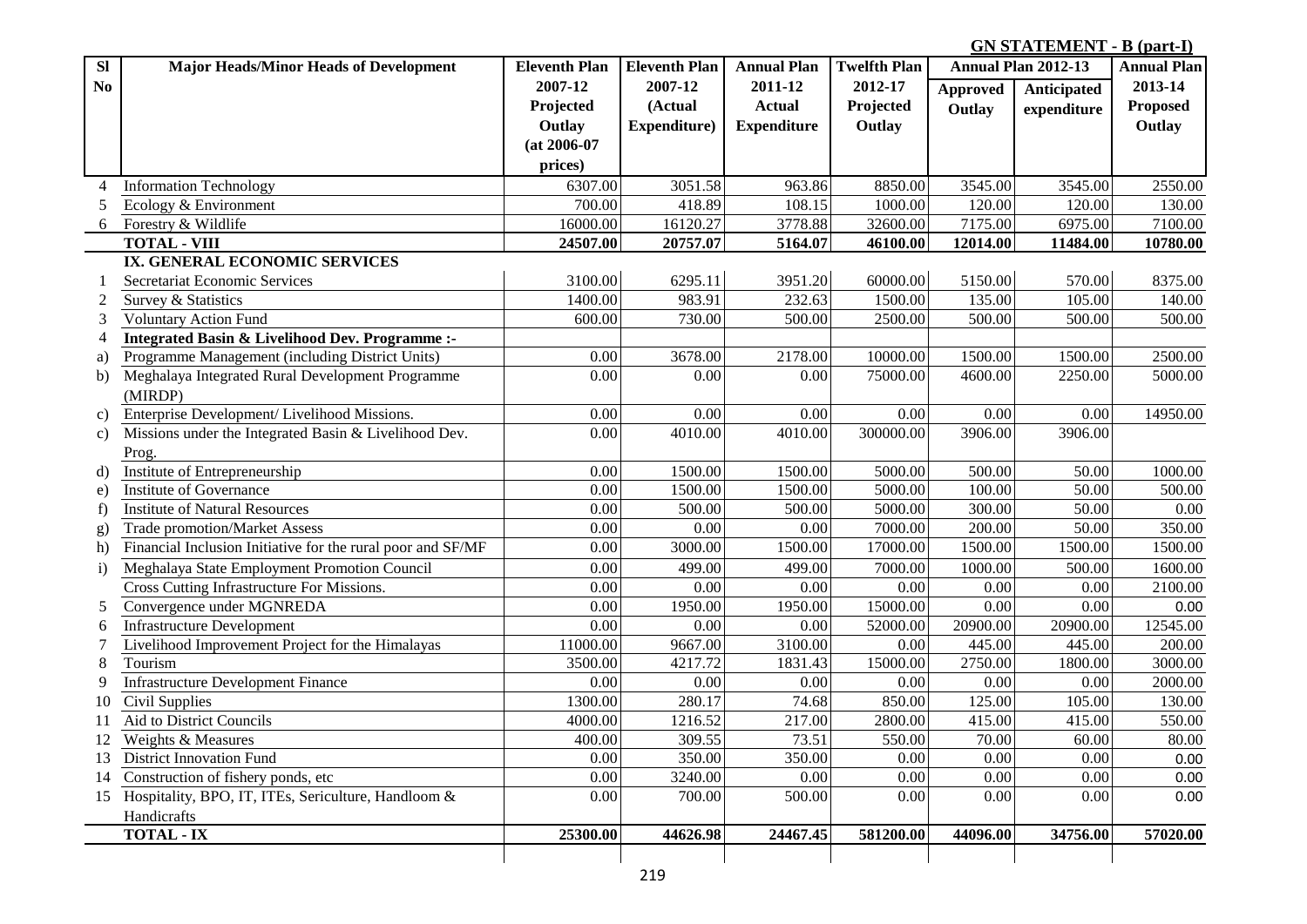**GN STATEMENT - B (part-I) .**

| $\overline{\mathbf{S}}$ | <b>Major Heads/Minor Heads of Development</b>     | <b>Eleventh Plan</b> | <b>Eleventh Plan</b> | <b>Annual Plan</b> | <b>Twelfth Plan</b> |                 | <b>Annual Plan 2012-13</b> | <b>Annual Plan</b> |
|-------------------------|---------------------------------------------------|----------------------|----------------------|--------------------|---------------------|-----------------|----------------------------|--------------------|
| No                      |                                                   | 2007-12              | 2007-12              | 2011-12            | 2012-17             | <b>Approved</b> | Anticipated                | 2013-14            |
|                         |                                                   | Projected            | (Actual              | <b>Actual</b>      | Projected           | Outlay          | expenditure                | Proposed           |
|                         |                                                   | Outlay               | Expenditure)         | <b>Expenditure</b> | Outlay              |                 |                            | Outlay             |
|                         |                                                   | $(at 2006-07)$       |                      |                    |                     |                 |                            |                    |
|                         |                                                   | prices)              |                      |                    |                     |                 |                            |                    |
|                         | <b>X. SOCIAL SERVICES</b>                         |                      |                      |                    |                     |                 |                            |                    |
|                         | <b>General Education</b>                          | 85000.00             | 72724.13             | 21918.94           | 300000.00           | 21530.00        | 20230.00                   | 22725.00           |
| $\overline{2}$          | <b>Technical Education</b>                        | 30629.00             | 2078.37              | 900.34             | 10000.00            | 700.00          | 600.00                     | 700.00             |
| 3                       | Sports & Youth Services                           | 12000.00             | 8019.38              | 2142.82            | 17000.00            | 7385.00         | 7385.00                    | 2885.00            |
| $\overline{4}$          | Art & Culture                                     | 6000.00              | 5941.54              | 3042.22            | 18000.00            | 5950.00         | 5350.00                    | 3100.00            |
|                         | <b>Sub-Total (Education)</b>                      | 133629.00            | 88763.42             | 28004.32           | 345000.00           | 35565.00        | 33565.00                   | 29410.00           |
| 5                       | Medical & Public Health                           | 63381.00             | 53063.90             | 16670.87           | 196000.00           | 27150.00        | 28150.00                   | 23050.00           |
| 6                       | Water Supply & Sanitation                         | 58099.00             | 39169.82             | 11743.67           | 120000.00           | 26225.00        | 19225.00                   | 18440.00           |
| $\tau$                  | i) Housing                                        | 12148.00             | 3438.71              | 733.66             | 5400.00             | 800.00          | 150.00                     | 4320.00            |
|                         | ii) Police Housing                                | 1000.00              | 1525.25              | 478.34             | 3900.00             | 600.00          | 1048.00                    | 750.00             |
| 8                       | <b>Urban Development</b>                          | 32166.00             | 28584.70             | 12646.84           | 137000.00           | 30850.00        | 20550.00                   | 27200.00           |
| 9                       | Information & Publicity                           | 3000.00              | 3015.88              | 1095.83            | 6000.00             | 900.00          | 700.00                     | 950.00             |
| 10                      | Welfare of SCs, STs & OBCs                        | 150.00               | 86.99                | 20.00              | 200.00              | 25.00           | 25.00                      | 25.00              |
| 11                      | Labour & Employment :-                            |                      |                      |                    |                     |                 |                            |                    |
|                         | a) Labour & Labour Welfare                        | 500.00               | 434.58               | 114.38             | 1000.00             | 150.00          | 150.00                     | 150.00             |
|                         | b) Training & Employment                          | 4101.00              | 2018.60              | 856.63             | 5500.00             | 870.00          | 692.00                     | 900.00             |
|                         | 12 Social Security & Social Welfare               | 1470.00              | 2641.63              | 1531.15            | 8600.00             | 2380.00         | 1980.00                    | 2420.00            |
| 13                      | Women & Child Development Welfare                 | 750.00               | 1409.09              | 561.16             | 2800.00             | 660.00          | 660.00                     | 1160.00            |
|                         | 14 Nutrition                                      | 31000.00             | 5815.44              | 1006.85            | 9800.00             | 1250.00         | 1250.00                    | 1250.00            |
|                         | <b>TOTAL - X</b>                                  | 341394.00            | 229968.01            | 75463.70           | 841200.00           | 127425.00       | 108145.00                  | 110025.00          |
|                         | <b>XI. GENERAL SERVICES</b>                       |                      |                      |                    |                     |                 |                            |                    |
| -1                      | Jails                                             | 1500.00              | 741.52               | 90.43              | 2000.00             | 250.00          | 190.00                     | 250.00             |
| $\overline{2}$          | Stationery & Printing                             | 1500.00              | 1408.54              | 439.22             | 2600.00             | 300.00          | 315.00                     | 300.00             |
| 3                       | Public Works (GAD Buildings)                      | 13386.00             | 12286.13             | 1580.95            | 19700.00            | 7070.00         | 6490.00                    | 7800.00            |
| $\overline{4}$          | Other Administrative Services                     |                      |                      |                    |                     |                 |                            |                    |
|                         | i) Training (MATI)                                | 150.00               | 864.50               | 450.00             | 4400.00             | 650.00          | 550.00                     | 700.00             |
|                         | ii) Fire Protection                               | 1500.00              | 1103.98              | 287.83             | 1400.00             | 360.00          | 335.00                     | 400.00             |
|                         | iii) Police Functional & Administrative Buildings | 1500.00              | 2375.96              | 1520.00            | 8800.00             | 1800.00         | 1800.00                    | 2000.00            |
|                         | iv) Judiciary Buildings & Fast Track Courts       | 1200.00              | 924.91               | 264.29             | 1900.00             | 250.00          | 250.00                     | 270.00             |
|                         | v) Home Guard & Civil Defence Complex             | 2500.00              | 743.11               | 283.11             | 3100.00             | 500.00          | 460.00                     | 535.00             |
|                         | vi) State Legislative Assembly Building           | 2500.00              | 25.00                | 0.00               | 25664.00            | 2000.00         | 2000.00                    | 500.00             |
|                         | vii) Treasuries                                   | 250.00               | 267.39               | 69.98              | 618.00              | 90.00           | 90.00                      | 100.00             |
|                         | viii) Disaster Management                         | 0.00                 | 76.75                | 51.75              | 618.00              | 60.00           | 60.00                      | 60.00              |
|                         | <b>TOTAL XI</b>                                   | 25986.00             | 20817.79             | 5037.56            | 70800.00            | 13330.00        | 12540.00                   | 12915.00           |
|                         | <b>GRAND TOTAL</b>                                | 918500.00            | 775550.08            | 250758.28          | 2502700.00          | 353900.00       | 307500.00                  | 342100.00          |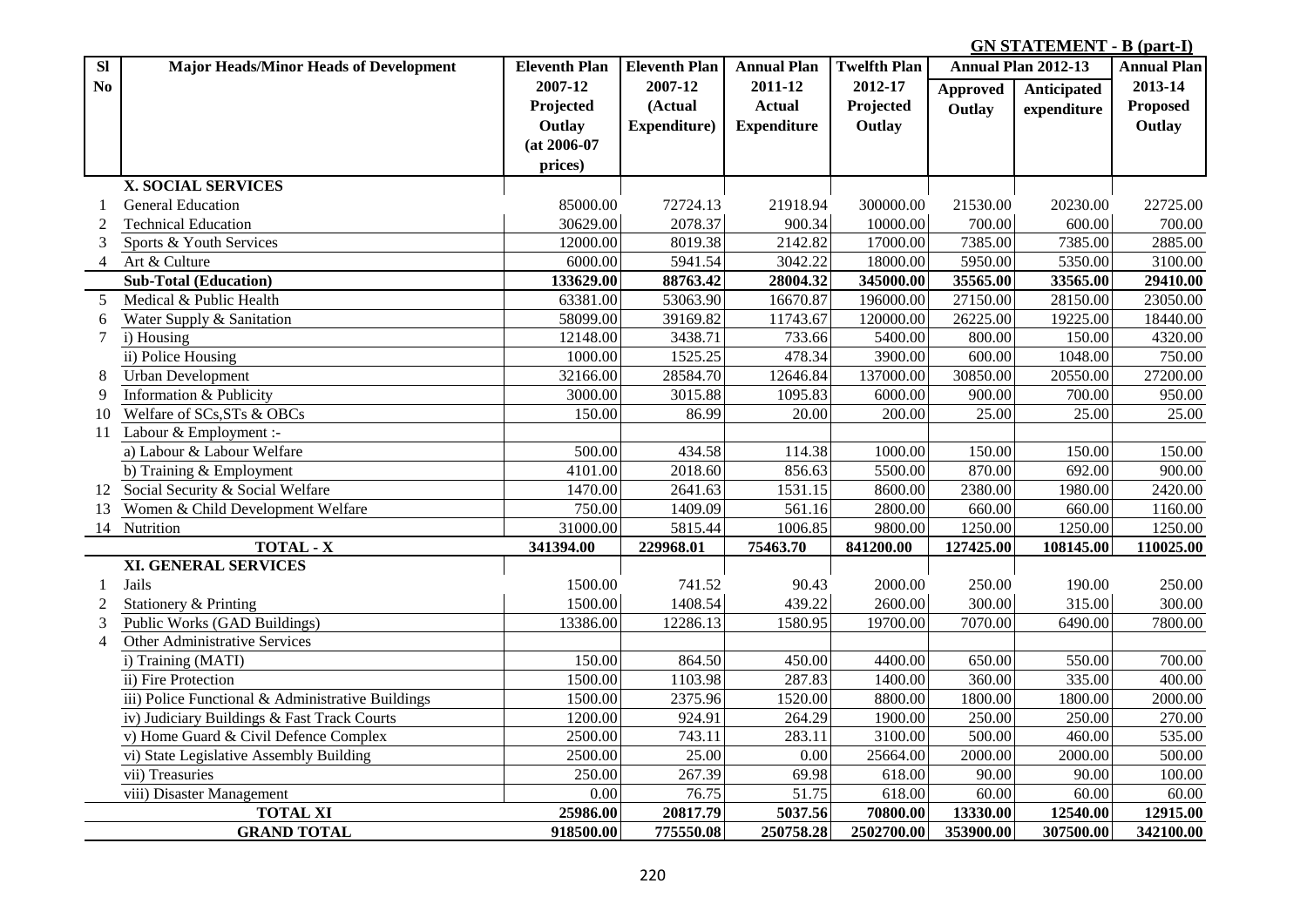#### **GN STATEMENT-B (part-II)**

| $SI$ No | <b>Major Heads/Minor Heads of Development</b> | Eleventh Plan     | <b>Eleventh Plan</b> | <b>Annual Plan</b> | <b>Twelfth Plan</b> |          | Annual Plan 2012-13 | <b>Annual Plan</b> |
|---------|-----------------------------------------------|-------------------|----------------------|--------------------|---------------------|----------|---------------------|--------------------|
|         |                                               | 2007-12           | 2007-12              | 2011-12            | 2012-17             |          |                     | 2013-14            |
|         |                                               | Projected         | (Actual              | Actual             | Projected           | Approved | <b>Anticipated</b>  | <b>Proposed</b>    |
|         |                                               | <b>Outlay</b> (at | Expenditure)         | <b>Expenditure</b> | Outlay              | Outlay   | expenditure         | Outlay             |
|         |                                               | 2006-07           |                      |                    |                     |          |                     |                    |
|         |                                               | prices)           |                      |                    |                     |          |                     |                    |
|         |                                               |                   |                      |                    |                     |          |                     |                    |
|         | <b>V. ENERGY</b>                              |                   |                      |                    |                     |          |                     |                    |
|         | Power                                         | 0.00              | 66459.00             | 27531.00           | 200000.00           | 40000.00 | 40000.00            | 72000.00           |
|         | <b>TOTAL</b>                                  | 0.001             | 66459.00             | 27531.00           | 200000.00           | 40000.00 | 40000.00            | 72000.00           |

### **DRAFT ANNUAL STATE PLAN (2013 - 14 ) - PROPOSED OUTLAYS (From State PSE's)**

#### **GN STATEMENT-B (part-III)**

**DRAFT ANNUAL STATE PLAN (2013 - 14 ) - PROPOSED OUTLAYS (From local bodies)**

| $SI$ No | <b>Major Heads/Minor Heads of Development</b>       |                   | Eleventh Plan   Eleventh Plan | <b>Annual Plan</b> | <b>Twelfth Plan</b> |          | Annual Plan 2012-13 | <b>Annual Plan</b> |
|---------|-----------------------------------------------------|-------------------|-------------------------------|--------------------|---------------------|----------|---------------------|--------------------|
|         |                                                     | 2007-12           | 2007-12                       | 2011-12            | 2012-17             |          |                     | 2013-14            |
|         |                                                     | Projected         | (Actual                       |                    | Projected           | Approved | Anticipated         | <b>Proposed</b>    |
|         |                                                     | <b>Outlay</b> (at | Expenditure)                  | <b>Actual</b>      | Outlay              | Outlay   | expenditure         | Outlay             |
|         |                                                     | 2006-07           |                               | <b>Expenditure</b> |                     |          |                     |                    |
|         |                                                     |                   |                               |                    |                     |          |                     |                    |
|         | Aids to District Council-Welfare of SC/ST and OBC's | 100.00            | 165.50                        | 50.50              | 200.00              | 56.00    | 56.00               | 65.00              |
|         | Urban Development-Assistance to local bodies        | 4000.00           | 1216.52                       | 217.00             | 2800.00             | 415.00   | 415.00              | 550.00             |
|         | <b>TOTAL</b>                                        | 4100.00           | 1382.02                       | 267.50             | 3000.00             | 471.00   | 471.00              | 615.00             |